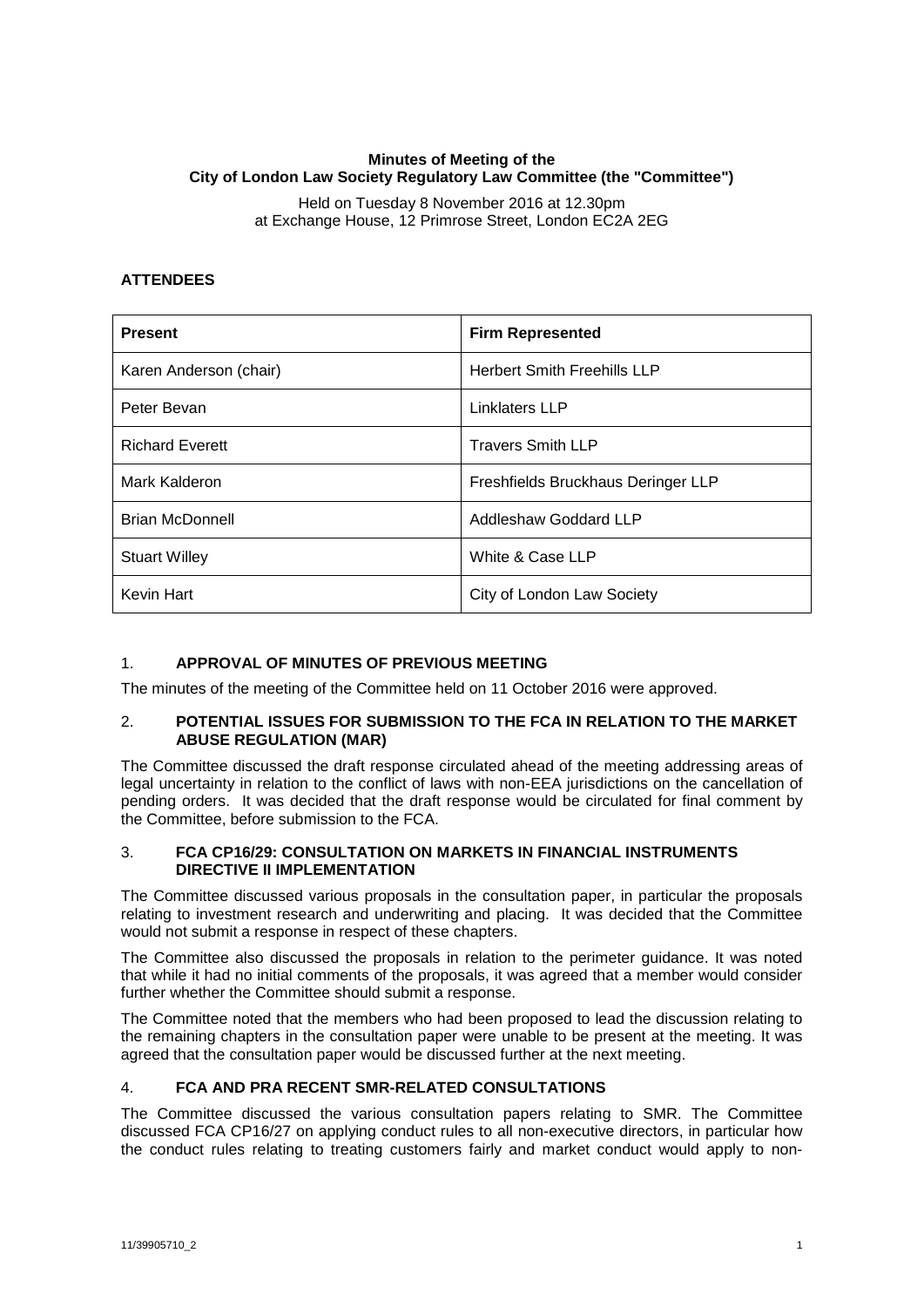executive directors in practice. It was agreed that a member would consider whether the Committee should respond.

The Committee also discussed FCA CP16/26 on guidance on the duty of responsibility. It was noted that the scope of individual contributions of Senior Managers in collective decision making was not currently clear. It was decided that the Committee would consider this issue further.

## 5. **FCA DP16/4: OVERALL RESPONSIBILITY AND THE LEGAL FUNCTION**

The Committee discussed the contents of the discussion paper in detail.

The Committee noted that while the proposed extension of the Senior Managers & Certification Regime was only proposed to cover the management of the legal function (and legal risk), there may be situations where the content of privileged advice would help the Senior Manager of the legal function to evidence that reasonable steps were taken.

Further difficulties of extending the regime to include the legal function were discussed, such as the potential risk of conflicts between the legal function and the rest of the business, defensive behaviours, and the potential for onerous dual regulation if a lawyer were to become a Senior Manager.

It was decided that the Committee would consider further whether a response was required.

#### 6. **HMT CONSULTATION ON AMENDING THE DEFINITION OF FINANCIAL ADVICE**

The Committee discussed in detail the draft response circulated by a member in advance of the meeting. In particular, the Committee noted the complex interaction between investment advice, personal recommendations and financial promotion.

The Committee also generally agreed with the alignment of the definition in MiFID II, although it noted that there may be repercussions on the FCA guidance available. The Committee further discussed the impacts this may have on other business types, such as investment research and corporate finance advice.

Following further comments from members at the meeting, it was decided that the draft response would be updated and re-circulated to the Committee for review and final comment, before submitting it to HMT.

#### 7. **ECB CONSULTATION ON DRAFT ECB GUIDANCE TO BANKS ON NON-PERFORMING LOANS**

The Committee noted that the member who had been proposed to lead the discussion was unable to be present at the meeting. It was agreed that a member should consider whether the Committee should submit a response.

#### 8. **FCA AND PRA CONSULTATIONS ON REMUNERATION**

The Committee discussed the consultation papers published by the FCA and PRA on remuneration. The Committee welcomed the approach taken by the regulators in respect of their proportionality framework.

The Committee also discussed whether treatment of retention awards in the FCA consultation paper (CP16/28) was potentially misleading, as it appeared inconsistent with the treatment of retention awards under EBA guidelines (in that retention awards are not guaranteed variable remuneration).

It was decided that a member would prepare and circulate a draft response for the Committee to consider.

### 9. **ECB CONSULTATION ON DRAFT TECHNICAL STANDARDS UNDER THE BENCHMARKS REGULATION**

The Committee discussed the consultation paper and it was agreed that a member of the Committee should consider the paper further.